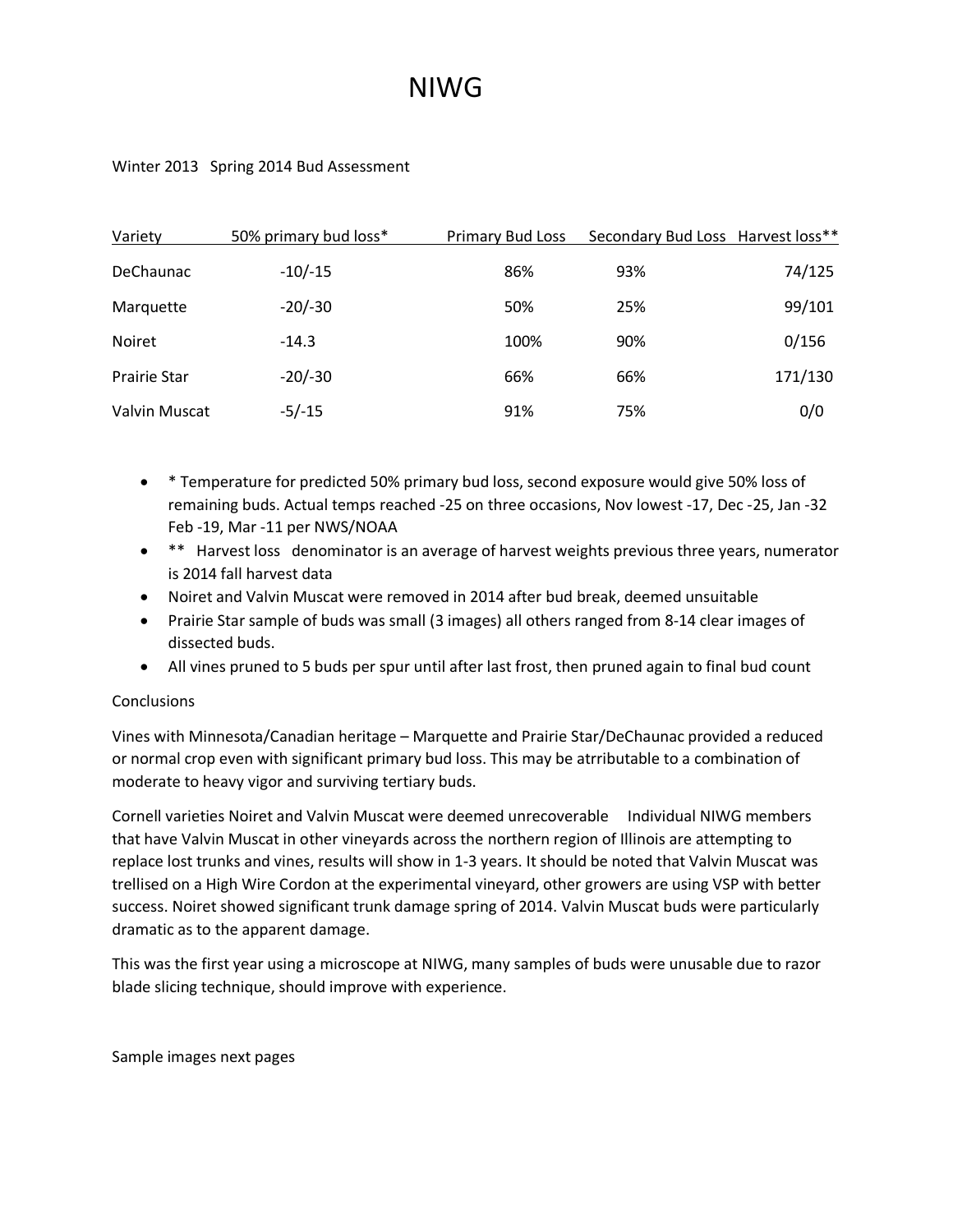

DeChaunac



Marquette



Noiret